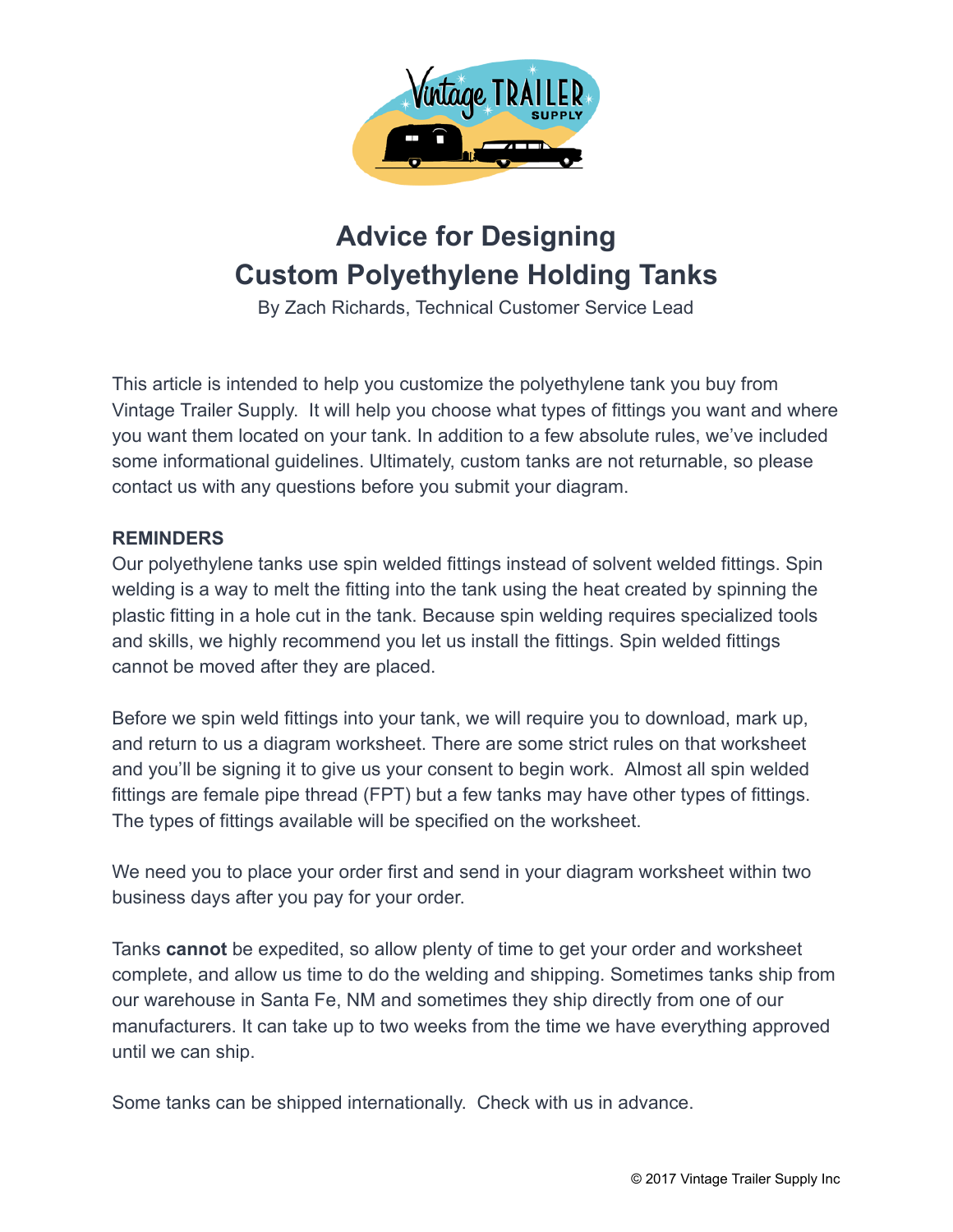## FRESH WATER TANK TIPS

## All fresh water tanks must have at least two fittings: an inlet and an outlet. Some tanks also have separate drain and vent fittings.

Modern fresh water tanks are not pressurized. They use a demand pump to pump the water to your faucets and other fixtures. If you have a separate city pressure connection on your trailer, it must be downstream from the pump and not back up into the tank. If you are using an electric pump immediately downstream from your tank, that pump will prevent downstream water from backing up into your tank. If you don't have a manual hand pump, you will need to install a check valve to prevent the city pressure from entering your tank.

Your tank will be filled through a gravity fill. That means you will be pouring water into the tank through an outside opening. You'll have an inlet fitting on your tank for your gravity fill to connect to your tank with a pipe or hose. Inlet fittings are typically 1-½ inch FPT. The part that typically screws into the 1-½ inch inlet fitting is our inlet adapter [VTS-983](http://www.vintagetrailersupply.com/Fill-Hose-to-Tank-Adapter-p/vts-983.htm) .

The inlet fitting is installed as high as possible on the side of the tank or on the top. If your fill is lower than the top of the tank, water will only flow into the tank up to the level of the gravity fill, and then it will start to flow back out the fill opening. The space inside the tank above that level will not fill.

Your **outlet fitting** is installed as low as possible on the tank and allows water to travel to your pump. It is typically ½ inch FPT. A male threaded straight or elbow SeaTech PEX adapter like [VTS-733](http://www.vintagetrailersupply.com/SeaTech-1-2-x-1-2-MPT-p/vts-733.htm) or Barbed hose adapter [VTS-591](http://www.vintagetrailersupply.com/1-2-MPT-Adapter-p/vts-591.htm) is then used to connect the outlet to the line running to the pump.

Other possible fittings on your fresh water tank might include a drain and a separate vent.

Drains are run off the line towards the pump (a tee off the line between the tank and the pump), or as a separate fitting in the tank. In either case you will need a valve or some other method of plugging the drain except when intentionally draining the tank. If a separate drain fitting is installed, it should be a  $\frac{1}{2}$  inch FPT fitting, just like the outlet fitting. Our [VTS-716](http://www.vintagetrailersupply.com/Drain-Valve-3-8-MPT-or-1-2-MPT-p/vts-716.htm) is a very simple valve you can use for a drain valve, but there are many other ways to drain.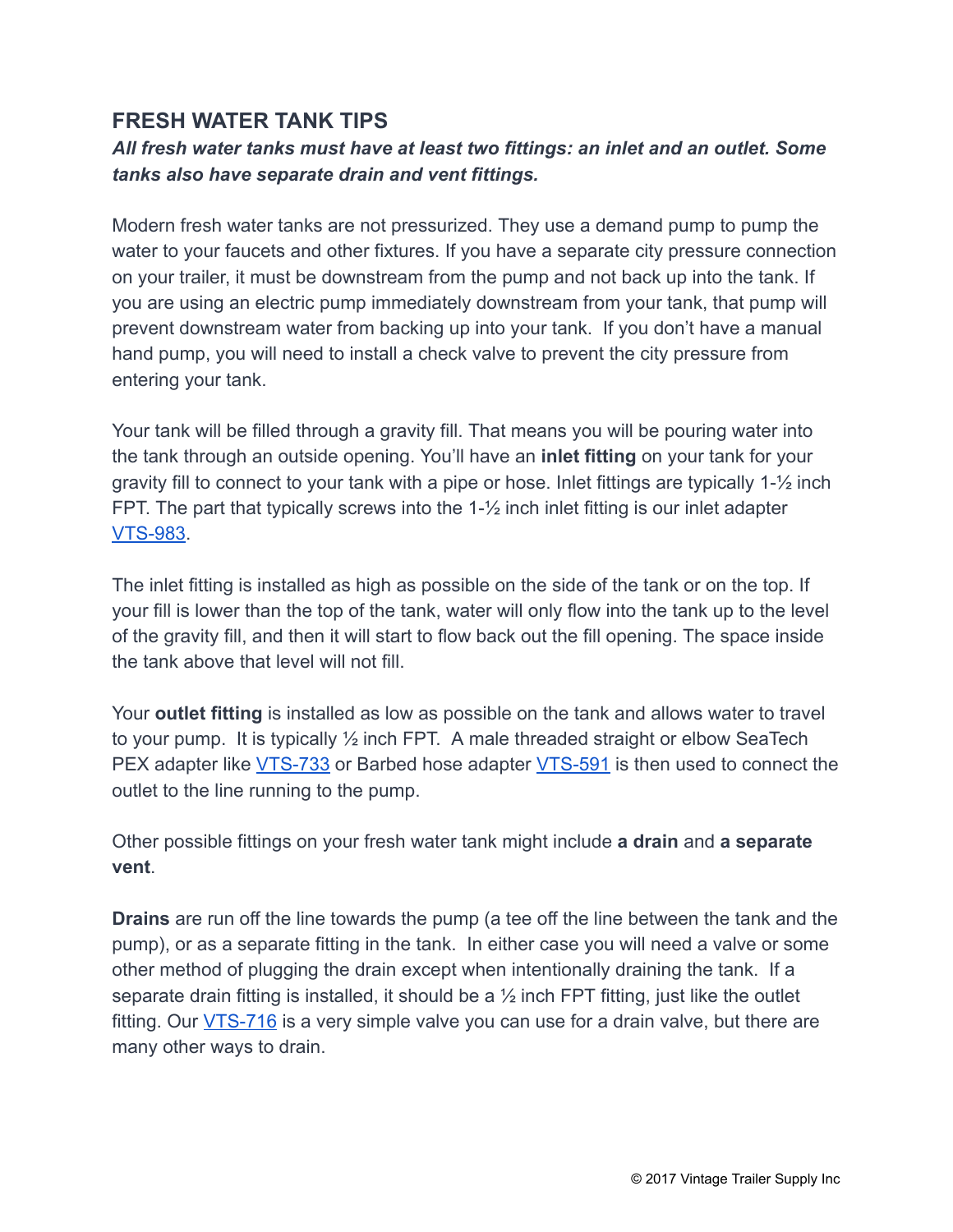Venting requires some thought. Venting is essential on a fresh water tank to equalize pressure and to allow the tank to be entirely filled without trapping air at the top. The easiest way to vent is with a self venting gravity fill like our **VTS-482**. It requires that the cap on the fill not be airtight. With this method, you do not need a separate vent.

If the cap on your gravity fill is airtight like our  $VTS-059$ , you will need a separate vent. To create a separate vent, you will need a  $\frac{1}{2}$  inch FPT fitting on the top of the tank or as high as possible on the side of the tank. You'll connect a small diameter hose to that fitting and run that hose out of the trailer. When the tank is overfilled through the gravity fill, the vent will serve as an overflow, too.

# GRAY WATER TANK TIPS

Gray water tanks hold only your shower and sink water. Not all vintage trailers have gray tanks. They were not standard equipment until the 1970s when it became generally unacceptable to dump waste water on the ground in campgrounds.

All gray water tanks must have at least two fittings. The functions of those fittings can vary. You must have a way to 1) fill the tank, 2) drain the tank, and 3) vent the tank. Two fittings can accomplish all three functions in a simple design, but some applications may require three or more fittings.

Typically, all fittings on gray water tanks should be 1-½ inch FPT. Originally, some gray water pipes in some vintage trailers were 2 inch (inside diameter). We recommend 1-<sup>1</sup>/<sub>2</sub> inch FPT to make your gray water plumbing easier.

Any fitting on the top or bottom of gray water tanks must be protruding. Fittings on the sides of a tank can, and frequently are, flush recessed because of space restrictions. However, if you do not specify, we will install the protruding version of the fitting.

Having a vent fitting on the top face of a gray tank is essential for maximum capacity. We cannot stress this enough. You must have at least one fitting on the top face of your gray tank for venting.

Inlet fittings on gray tanks are often on top. But they can be on the side, too. It doesn't really matter. If your inlet is on the top of the tank, you can use it as a vent as well by teeing off of the inlet pipe between the sink trap and the gray tank. If you do not have an inlet on top, you must have a separate vent on top.

Outlet fittings are easier because you know you want them as low as possible. They are usually on the sides of gray tanks so that the pipes don't hang down below the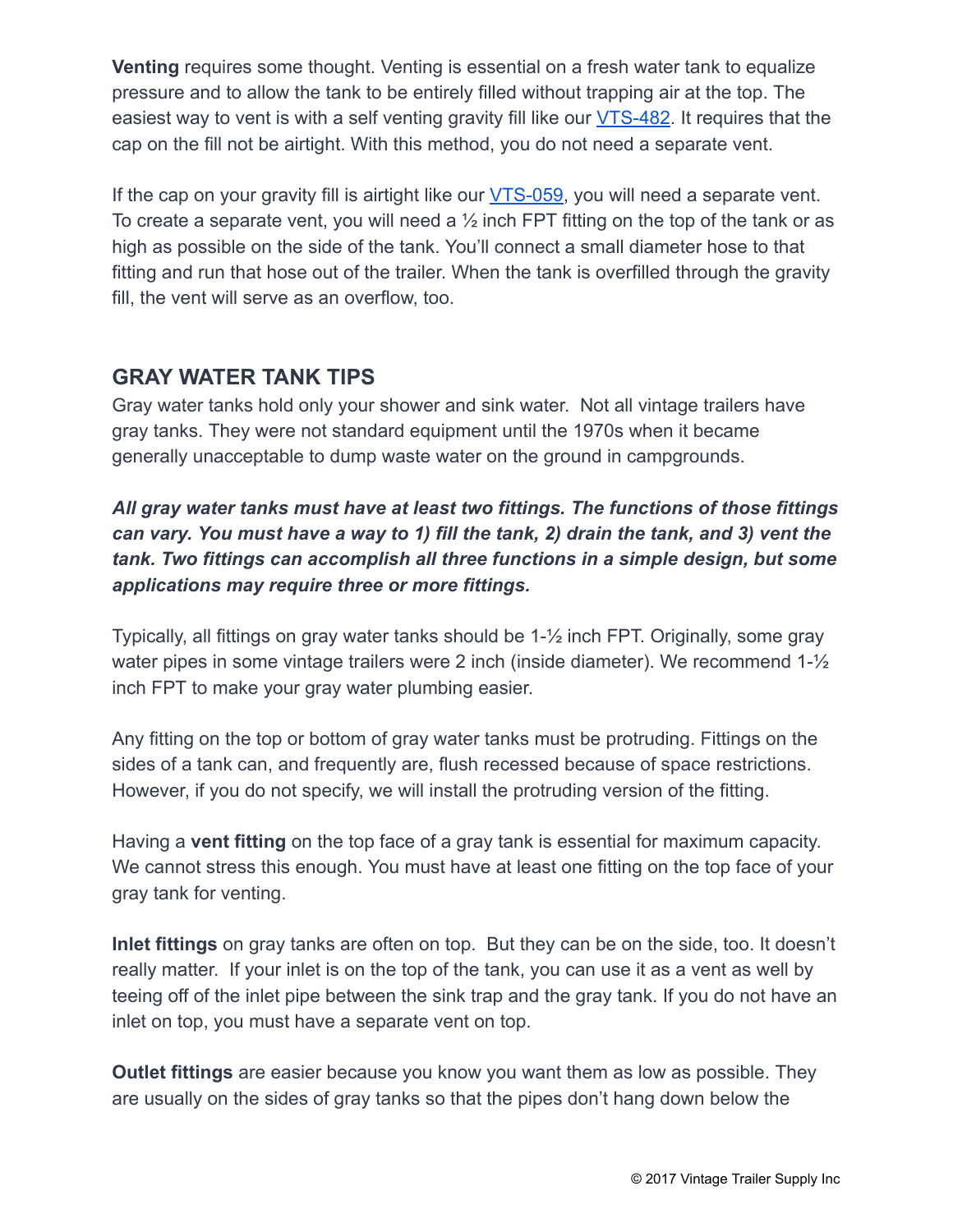chassis. A good trick of the trade is to use a single fitting as both an inlet AND an outlet. You can do this when 1) the  $1-\frac{1}{2}$  inch FPT fitting is installed as low as possible on the side of the tank, and 2) there is a separate  $1-\frac{1}{2}$  inch vent fitting on the top face of the tank. The gray water will simply flow in and out of the tank through the same hole. Somewhere downstream you will tee the pipe so that one branch runs to the drain and one branch runs up to the sink and/or shower.

It's generally advised to have your gray water storage of a similar capacity to that of your fresh water storage. For added gray capacity, you can use more than one tank in your gray water system. Connecting two or more gray water tanks increases your capacity and is practical as long as you understand that you must have a separate vent fitting on the top of each tank. The two vent fittings can be tied together into one stack pipe as long the vents tee together above the top of the tanks (perhaps in a base cabinet).

Completely draining flat gray water tanks can be a challenge. Because it is desirable to keep the gray water pipes above the belly pan, most gray water systems drain from the side of the tank. This can make it difficult to drain the entire tank. Installing your drain fitting on the rear side as close to the street or curb edge as possible, and as low as possible, can help. Using this configuration (with the drain in a corner) when you go to drain the tank completely (like at the end of the season), you can roll the opposite wheel onto a small block and jack your tongue up slightly to pitch the water towards the drain.

With all 1-<sup>1</sup>/<sub>2</sub> inch fittings, we recommend threading in our ABS Hub [VTS-892](http://www.vintagetrailersupply.com/1-1-2-HUB-x-MPT-ABS-ADAPTER-p/vts-892.htm) adapter and solvent cementing 1-½ inch ABS pipe into that hub.

#### BLACK WASTE TANK TIPS

## All black water tanks must have three fittings: a toilet fitting on the top, an outlet drain fitting, and a vent fitting.

The top toilet fitting should be a flush recessed 3 inch FPT fitting. This will normally accept a 3 inch MPT version of a toilet flange that is screwed into the top fitting on the tank. Depending on the thickness of your flooring, one of our [VTS-736](http://www.vintagetrailersupply.com/Toilet-Floor-Flanges-p/vts-736.htm) toilet flanges may work.

The **outlet fitting** should be a protruding 3 inch FPT fitting, It is essential to have gravity working with you when draining solids from a black waste tank. For that reason it is ideal to have your toilet directly on top and your outlet drain directly below it on the bottom of the tank. The outlet can be on the side--especially on tanks with sloped bottoms--but keep 3 inch outlet piping to an absolute minimum.